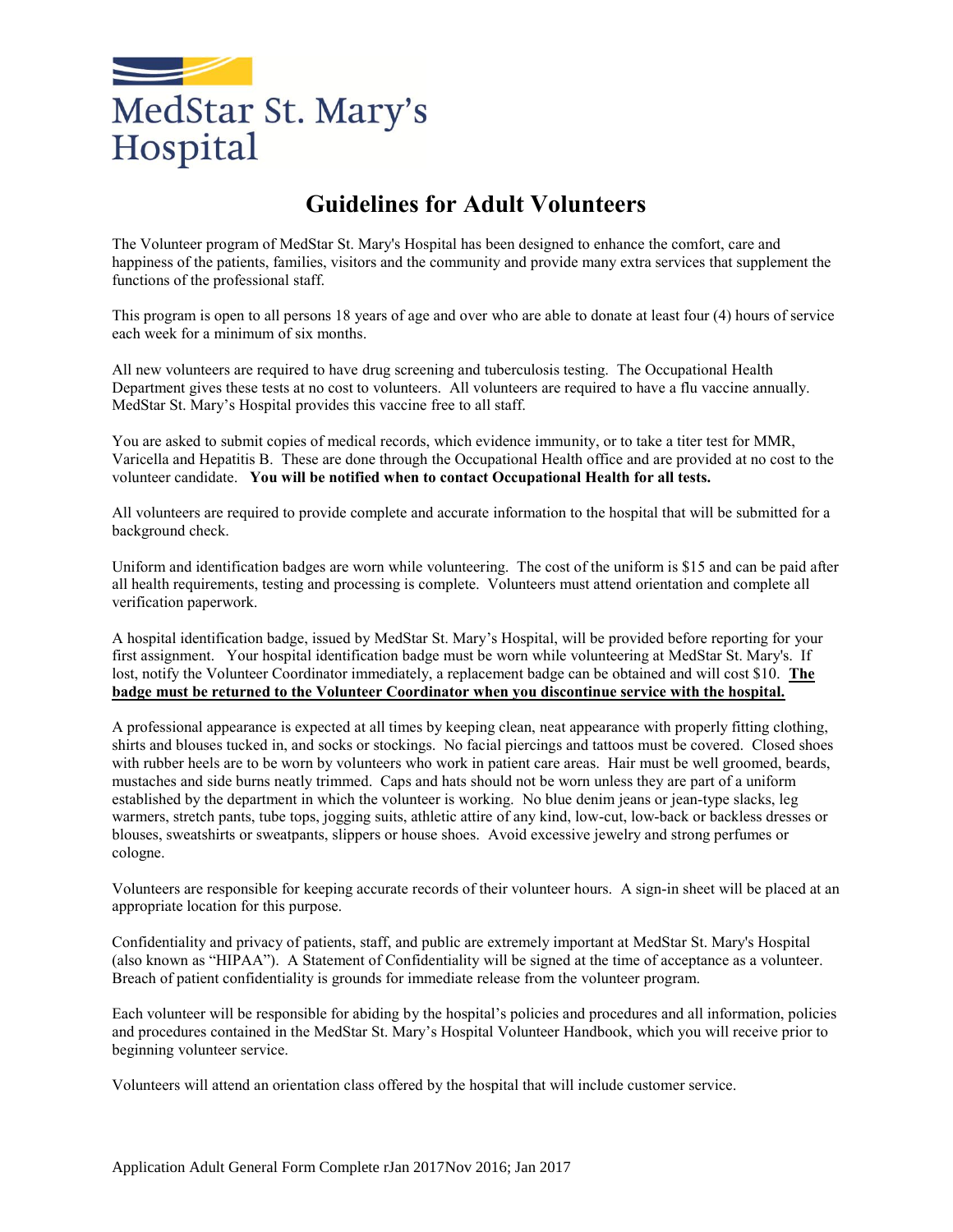#### Benefits provided:

- Free meal on the day of volunteering while wearing uniform and badge if you are working for 4 or more hours (costing \$7.50 or less).
- Free parking.
- Flu shots are offered annually to all active volunteers free of charge. (Flu vaccines are required for all associates, volunteers, students.)
- Discounts in the Hospital Gift Shop. *(details in the handbook)*
- Attend advertised classes that can help in the volunteer position.
- Attend associate social functions.

#### Volunteers **will not:**

- Give medications of any kind under any circumstances.
- Sit (monitor) with unconscious or critically ill patients.
- Manipulate bottle or bag when patient is receiving intravenous therapy.
- Assist doctors.
- Lift patients.
- Give patients' food or drink without prior training and competency testing and permission of nursing staff.
- Give medical advice to patients.
- Move patients who are in traction (not even to make the bed).
- Read patients' charts.
- Write notations on any part of the medical record.
- Enter the Delivery Room, Operating Room, Obstetrics or Emergency Department unless that is the area in which you volunteer.
- Enter any isolation rooms.
- Collect or handle specimens.
- Take blood pressures, vital signs or weights.
- Handle urinals, bedpans, and/or drainage containers.
- Wash urinals, bedpans, or any used equipment.
- Handle sharps (needles, etc.).
- Perform dressing changes or do treatments.
- Adjust bed positions.
- Ambulate (walk) a patient.
- Accept any tips or gratuities from visitors, patients, or employees.
- Transport patients on stretchers unassisted.
- Feed patients or assist with meals without proper instruction, competency testing and nursing staff oversight.

*If you have questions please contact the Volunteer Office at 301-475-6453 or email the coordinator at [Mary.Cheseldine@MedStar.net](mailto:mary_cheseldine@smhwecare.com)*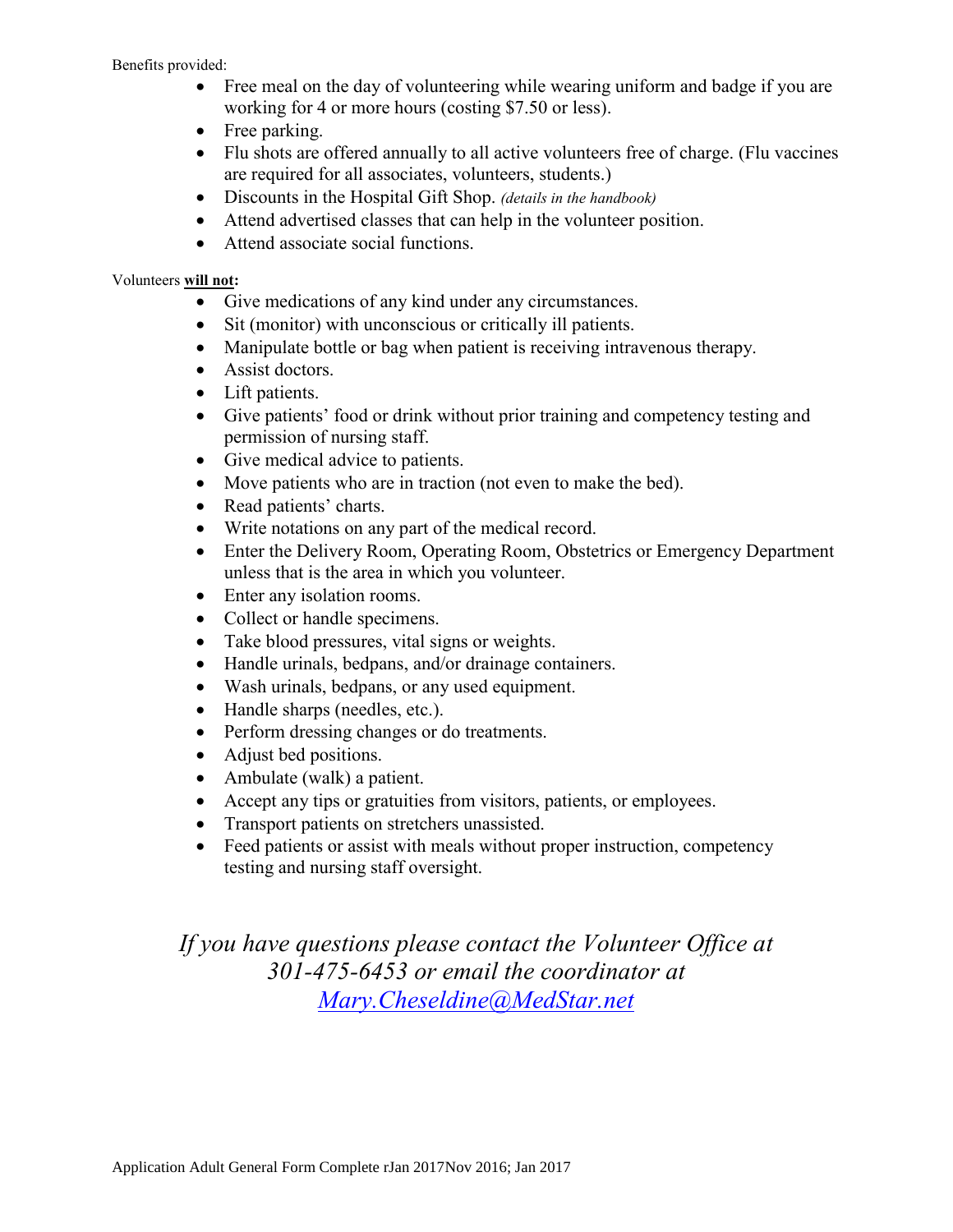

# MedStar St. Mary's Hospital

# **Volunteer Application**

**Volunteer Office 301-475-6453 P.O. Box 527 25500 Point Lookout Road Leonardtown, Maryland 20650**

# **Please complete all areas of this application**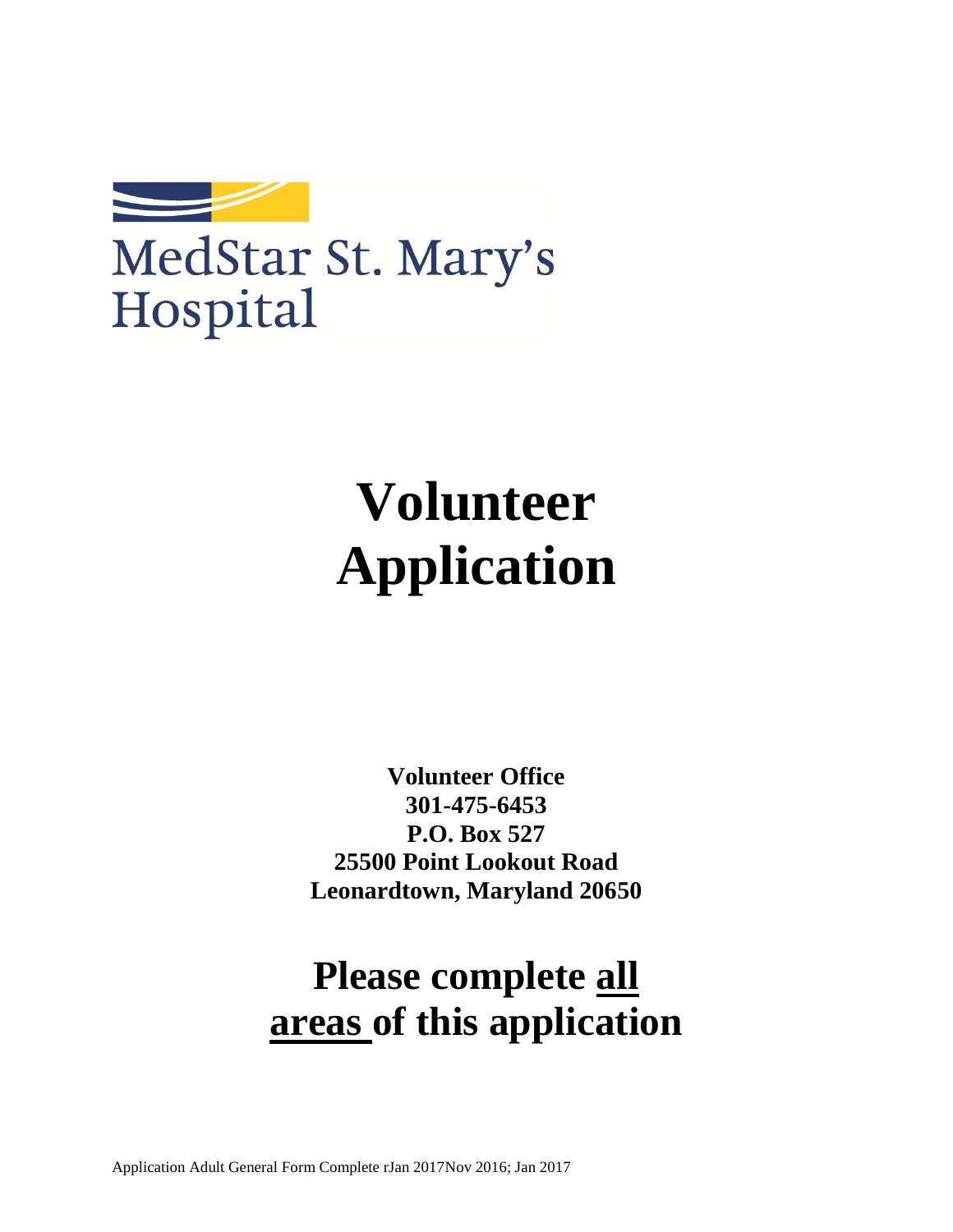## **PERSONAL DATA**

| <b>Last Name</b>                                                                                                                                                                              | <b>First Name</b> |       | MI                                                    |                |
|-----------------------------------------------------------------------------------------------------------------------------------------------------------------------------------------------|-------------------|-------|-------------------------------------------------------|----------------|
|                                                                                                                                                                                               |                   |       |                                                       |                |
| Mailing Address (School Address for St. Mary's College)                                                                                                                                       |                   |       | <b>Apartment Number</b>                               |                |
| City                                                                                                                                                                                          |                   | State | Zip                                                   |                |
|                                                                                                                                                                                               |                   |       | $\begin{pmatrix} 1 & 1 \\ 1 & 1 \end{pmatrix}$        |                |
| $\frac{(-1)^{n}}{\sqrt{n}}$ Home Telephone No. $\frac{(-1)^{n}}{\sqrt{n}}$ Work Telephone No. Cell Phone No.<br>(Check preferred telephone number where you can be reached.)                  |                   |       |                                                       |                |
|                                                                                                                                                                                               |                   |       |                                                       |                |
| <b>E-Mail Address</b>                                                                                                                                                                         |                   |       |                                                       |                |
| Name, Telephone Number & Relationship of the Person to be Notified in Case of Emergency:                                                                                                      |                   |       |                                                       |                |
|                                                                                                                                                                                               |                   |       |                                                       |                |
| Have you ever been employed or served as a volunteer here before?                                                                                                                             |                   |       | $\Box$ Yes                                            | N <sub>0</sub> |
|                                                                                                                                                                                               |                   |       |                                                       |                |
| Identify any relative(s) presently employed at MedStar St. Mary's Hospital.                                                                                                                   |                   |       |                                                       |                |
|                                                                                                                                                                                               |                   |       | Relationship                                          |                |
|                                                                                                                                                                                               |                   |       | Relationship_______________                           |                |
| Have you ever been convicted of a felony? $\Box$ Yes $\Box$ No                                                                                                                                |                   |       |                                                       |                |
| If yes, describe when the conviction occurred, the facts and circumstances and any other<br>pertinent information. Do not list any criminal charges for which the records have been stricken. |                   |       |                                                       |                |
|                                                                                                                                                                                               |                   |       |                                                       |                |
| (A criminal offense will not necessarily bar you from serving as a volunteer.)                                                                                                                |                   |       |                                                       |                |
|                                                                                                                                                                                               |                   |       | Birthday: $\frac{1}{\text{Month} \quad / \text{Day}}$ |                |
| Social Security Number Driver's License Number                                                                                                                                                |                   |       |                                                       |                |
| I am age 18 or older. ______ $YES$ _______ NO                                                                                                                                                 |                   |       |                                                       |                |
| To perform the functions of a volunteer will accommodations be required? $\Box$ Yes                                                                                                           |                   |       |                                                       | N <sub>o</sub> |
| If yes, please state accommodations required. __________________________________<br>Application Adult General Form Complete rJan 2017Nov 2016; Jan 2017                                       |                   |       |                                                       |                |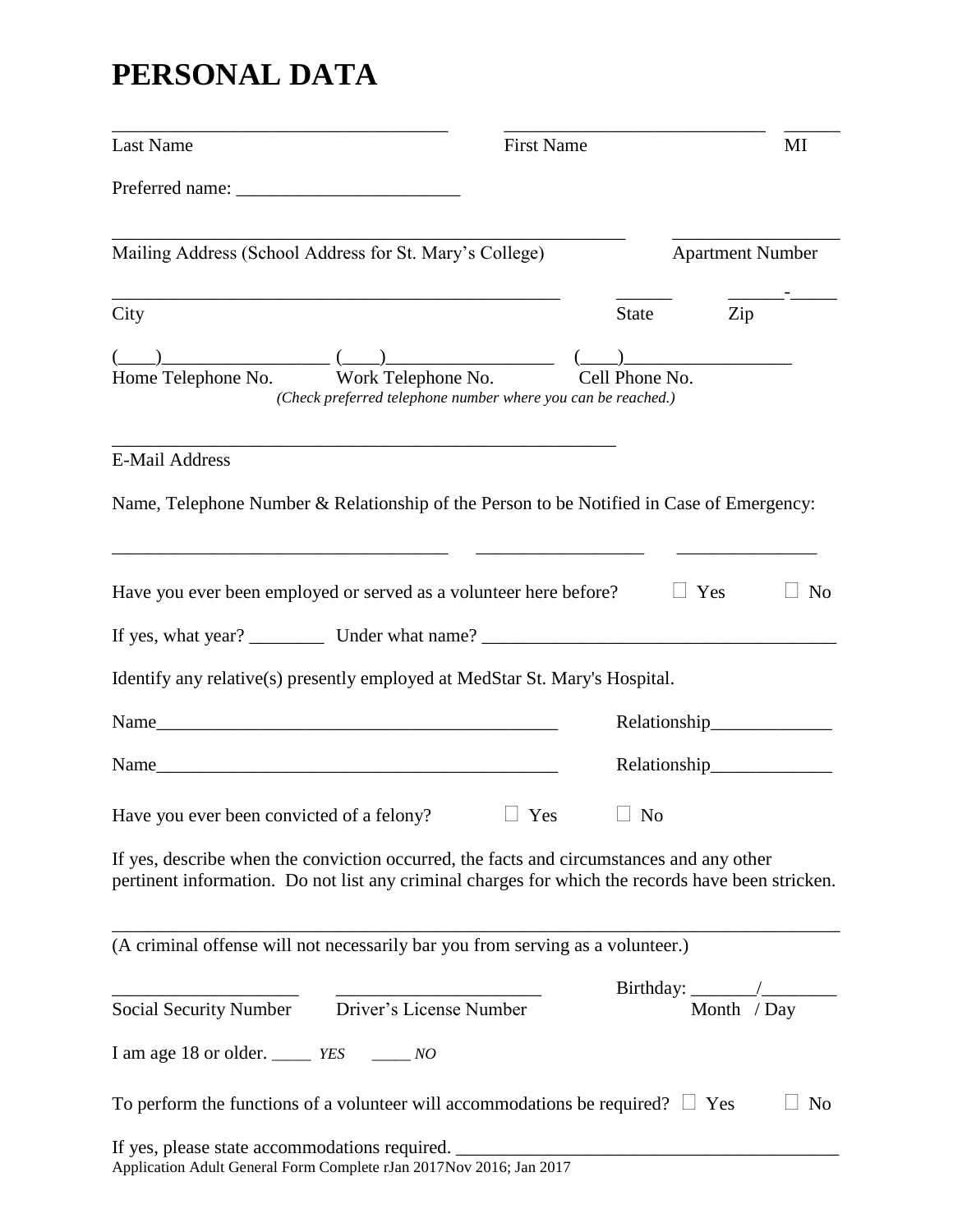## **EDUCATION/SKILLS**

| <b>Education</b> (check highest level that applies)                                                       |                                                                       |                           |                       |  |
|-----------------------------------------------------------------------------------------------------------|-----------------------------------------------------------------------|---------------------------|-----------------------|--|
| $\Box$ High School                                                                                        | $\Box$ Trade or Technical School<br>$\Box$ College                    | $\Box$ Post Graduate      |                       |  |
|                                                                                                           |                                                                       |                           |                       |  |
| Current Grade Level ____________ Anticipated Graduation Date ________Year _______ Month                   |                                                                       |                           |                       |  |
| Long range occupational goals or interests                                                                |                                                                       |                           |                       |  |
| Special skills, training, hobbies                                                                         |                                                                       |                           |                       |  |
| Have you volunteered/worked in a healthcare setting before?                                               |                                                                       | Yes                       | N <sub>o</sub>        |  |
|                                                                                                           |                                                                       |                           |                       |  |
| Reason for wanting to volunteer at MedStar St. Mary's Hospital:                                           |                                                                       |                           |                       |  |
|                                                                                                           |                                                                       |                           |                       |  |
| <b>Other special skills</b>                                                                               |                                                                       |                           |                       |  |
| Computer                                                                                                  | Microsoft Word                                                        | Microsoft Excel           |                       |  |
| <b>Microsoft Access</b>                                                                                   | Art (posters, etc.)                                                   | Calligraphy               |                       |  |
| Crafts                                                                                                    | Sewing                                                                | <b>Public Relations</b>   |                       |  |
| Marketing                                                                                                 | Accounting                                                            | <b>Musical Instrument</b> |                       |  |
| <b>Public Speaking</b>                                                                                    | Photography                                                           | Writing & Composition     |                       |  |
| Other $\qquad$                                                                                            |                                                                       |                           |                       |  |
| Would you be willing to work on special events/projects such as health fairs? $\square$                   |                                                                       |                           | N <sub>o</sub><br>Yes |  |
| Service Area Opportunities (check areas of interest – not all areas will have openings at any given time) |                                                                       |                           |                       |  |
|                                                                                                           | Patient Related Services □ Office/Clerical □ Computer Entry           |                           |                       |  |
| Lobby Information Desk $\Box$ Pharmacy                                                                    |                                                                       | $\Box$ Hospitality Cart   |                       |  |
| <b>Gift Shop</b>                                                                                          |                                                                       |                           |                       |  |
|                                                                                                           | I would like information about the MSMH Auxiliary. _____ Yes _____ No |                           |                       |  |
| Availability: Indicate days you are available and <b>preferred times</b> on those days.                   |                                                                       |                           |                       |  |
|                                                                                                           | Tuesday<br>Wednesday<br>Thursday<br>Thursday                          |                           |                       |  |
| Friday_________<br>Application Adult General Form Complete rJan 2017Nov 2016; Jan 2017                    | Saturday___________<br>Sunday__________                               |                           |                       |  |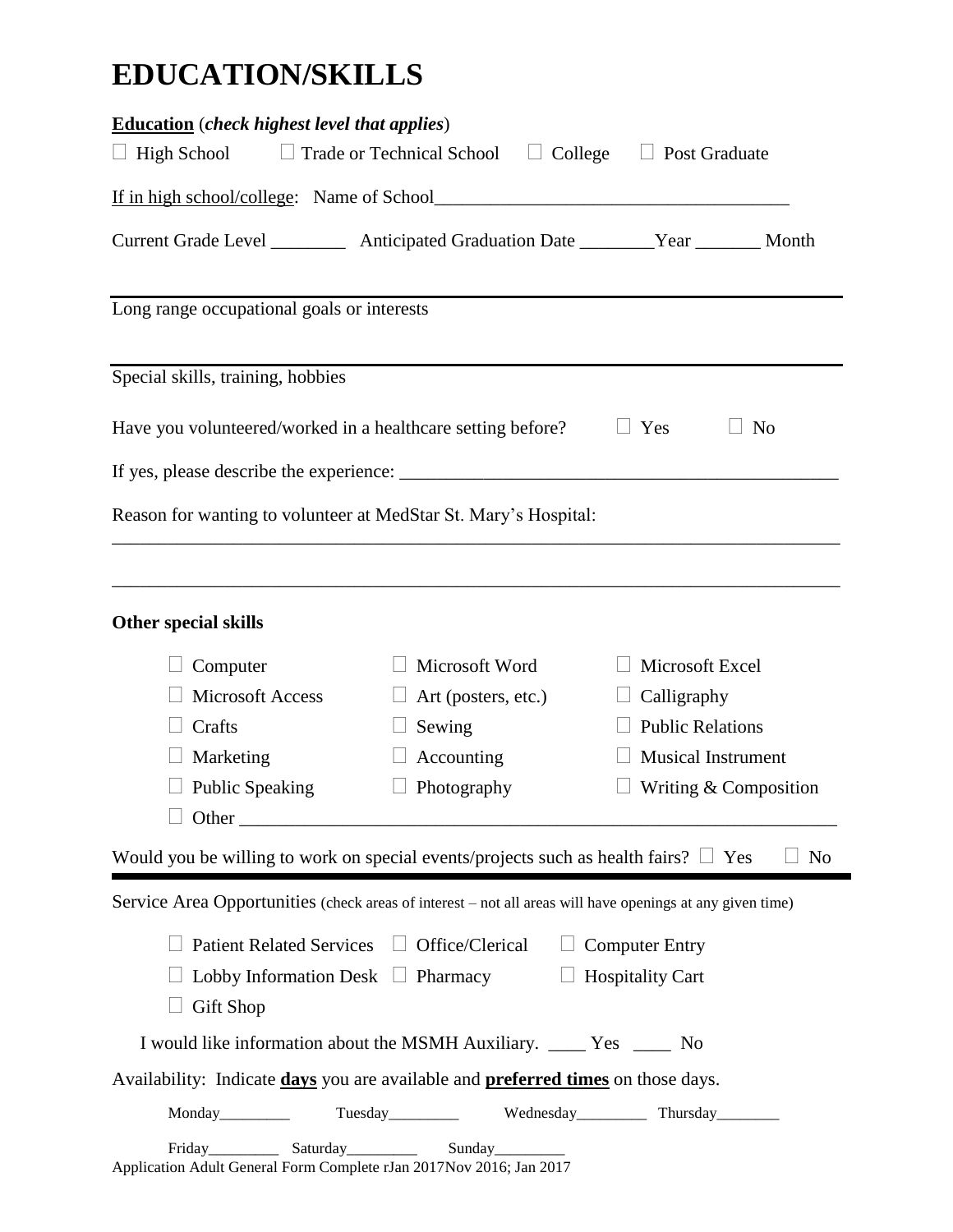**REFERENCES:** List three references who are not relatives or employers. Information in this section must be filled out completely.

### **Provide full home mailing addresses** for your references.

| Name                     | Length of time known        |  |  |
|--------------------------|-----------------------------|--|--|
| <b>Mailing Address</b>   | City, State, Zip            |  |  |
| Daytime telephone number | Evening Telephone Number __ |  |  |
|                          |                             |  |  |
| Name                     | Length of time known        |  |  |
| <b>Mailing Address</b>   | City, State, Zip            |  |  |
| Daytime telephone number | Evening telephone number    |  |  |
|                          |                             |  |  |
|                          |                             |  |  |
| Name                     | Length of time known        |  |  |
| <b>Mailing Address</b>   | City, State, Zip            |  |  |
| Daytime telephone number | Evening telephone number _  |  |  |

**PERSONAL DATA:** The Civil Rights Act of 1964 prohibits discrimination because of race, color, religion, gender, or national origin. Federal law prohibits discrimination because of age. Maryland law prohibits discrimination based on marital status or physical or mental handicap unrelated to the performance of the work. The information requested below is for statistical purposes only. **Providing the information is completely optional.**

| Sex:       | Male                                                             | Female |                                        |                |
|------------|------------------------------------------------------------------|--------|----------------------------------------|----------------|
| Ethnicity: | African-American<br>American Indian<br>Asian or Pacific Islander |        | Hawaiian<br>Alaskan Native<br>Hispanic | White<br>Other |

Application Adult General Form Complete rJan 2017Nov 2016; Jan 2017